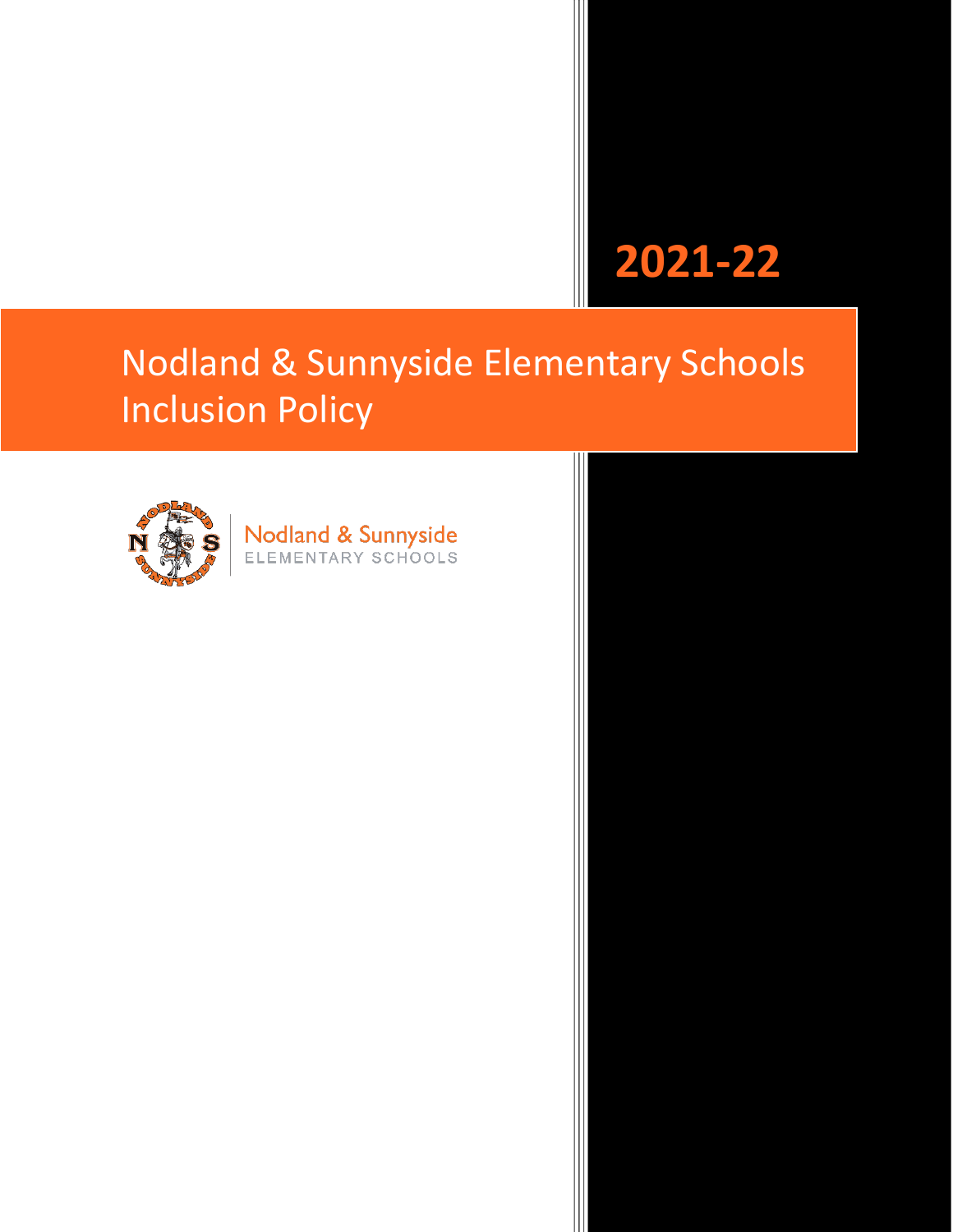This document is meant to be read in conjunction with Nodland & Sunnyside Elementary School's Language Policy, Assessment Policy, and Academic Integrity Policy.

# **Philosophy**

The Nodland & Sunnyside Elementary community believes that all students can learn in the IB Primary Years Program (PYP). The school strives to accommodate the needs of all students in order to help them reach their individual educational goals. Regardless of where a student is on the educational continuum, Nodland & Sunnyside Elementary School teachers and staff are committed to work together to support individual needs.

# **Definitions**

- **Special educational needs (SEN)—**Any student who requires specialized instruction or differentiation to reach his/her academic and/or behavior goals.
- • **Least-restrictive Environment (LRE)—**A placement decision based on each student's IEP, which could include self-contained, collaborative, full-inclusion, or a mixture of all placements.
- curriculum to meet their academic needs allows the students to progress academically with their peers. • **Inclusion—**Students with disabilities are supported in grade-level, general education classes. Specializing the
- **Self-Contained Classroom—**Students with disabilities are removed from the general education setting and placed in a smaller special education classroom environment to allow the students to receive individualized instruction.
- • **Differentiation—**An instructional model where teachers modify instruction to meet the needs of individual students.
- **Co-taught Classroom—**A classroom where curriculum is delivered by both a general education and special education teacher. This model allows for immediate modifications and accommodations to be made by the special education teacher.
- **Individual Education Plan (IEP)—**A legal document that guides the delivery of special educational supports and services for students with disabilities.
- **Gifted and Talented (TAG) Students—**GT Students are students who are identified as possessing outstanding abilities and who are capable of high performance. Gifted and talented children are children who require appropriate instruction and educational services commensurate with their abilities and needs beyond those provided by the regular school program.
- **English Language Learners (ELL)—**An ELL student is any student whose home language is not English and whose English language proficiency is considered limited.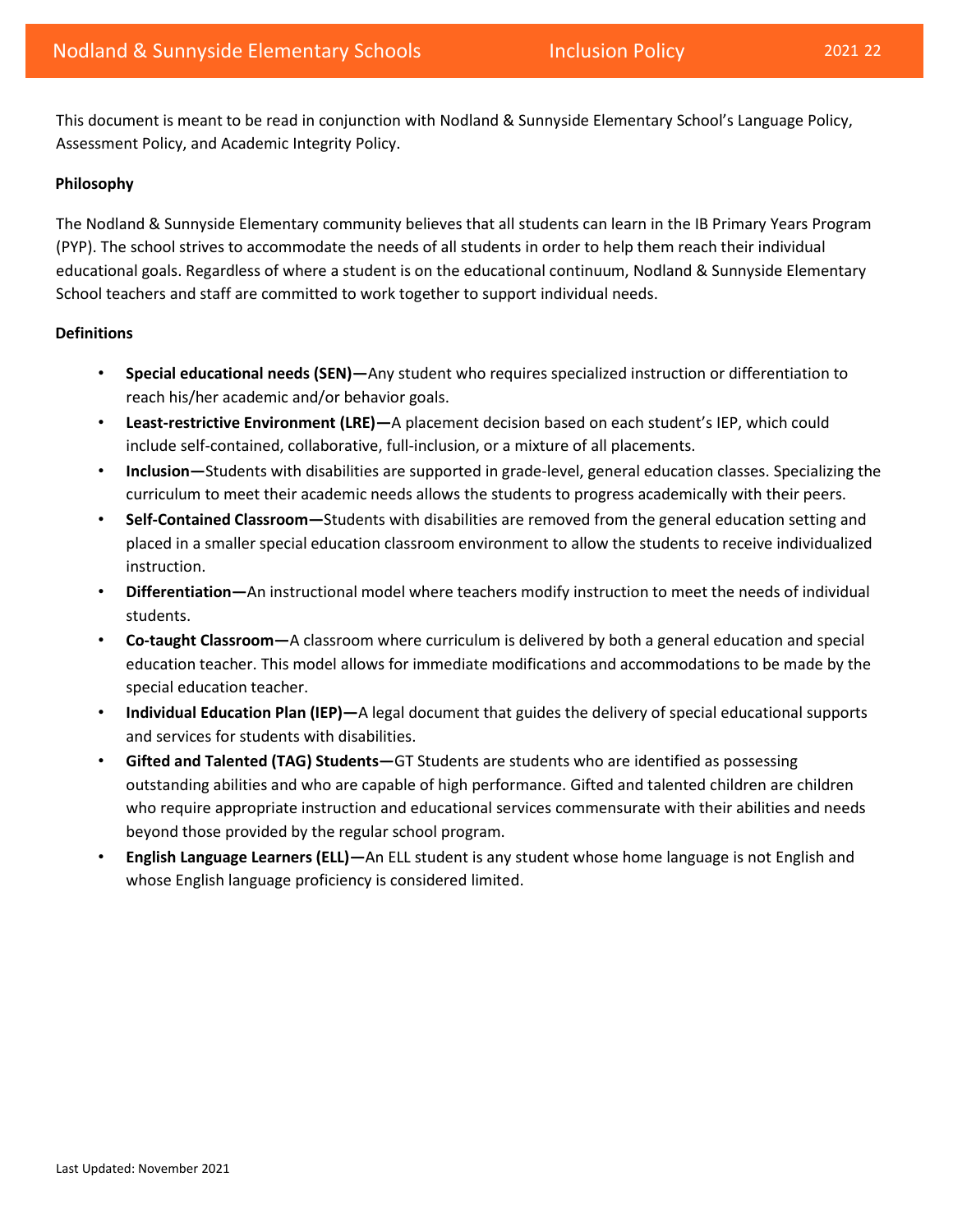## **Common Practices and Services in Special Education**

- Nodland & Sunnyside Elementary Schools adhere to all federal, state, and district policies.
- Nodland & Sunnyside Elementary Schools offer a full continuum of special education services, with a team that includes Area Education Agency staff consisting of, but not limited to:
	- o Director of Learning Supports
	- o Special education instructional coordinators
	- o Special education coaches
	- o Social workers
	- o School therapists i.e. physical, occupational, emotional, speech
	- o Psychologists
	- o Teachers for the visually/hearing impaired
	- o Autism specialists
	- o Assistive technology specialists
	- o Behavior interventionist and behavior coach
	- o Special education teachers
	- o Special education associates
	- o Academic support teachers
	- o Counselors
- The goal of Nodland & Sunnyside Elementary schools is to place students in the least restrictive environment, while still allowing students to find academic success.
- Levels of service:
	- o **General education with consultation**: The student is served in the general education classroom without any accommodations or modifications to the curriculum, instruction, testing or grading. The service provider, such as a speech-language pathologist, occupational therapist, or physical therapist, is responsible for consulting with general education teacher and monitoring the student's progress according to the IEP.
	- education classroom with consultation and support from the special education teachers. The general o **General education with consultation/accommodations**: The student is served in the general education teacher is responsible for direct instruction, testing, grading and behavioral management as specified in the IEP. The special education teacher support may include assisting the general education teacher with the design and preparation of materials, adaptations, and accommodations. The special education teacher is responsible for monitoring the student's progress on IEP goals.
	- o **General education with direct special education support in the general education classroom**: The student receives special education support for the general education curriculum in the general education classroom. The special education teacher, support service provider, or trained paraprofessional will be in the general education classroom to provide direct instruction, instructional support, or other assistance to the student or group of students, through models such as collaborative or co-teaching. The special education teacher/service provider is responsible for monitoring the student's progress on IEP goals.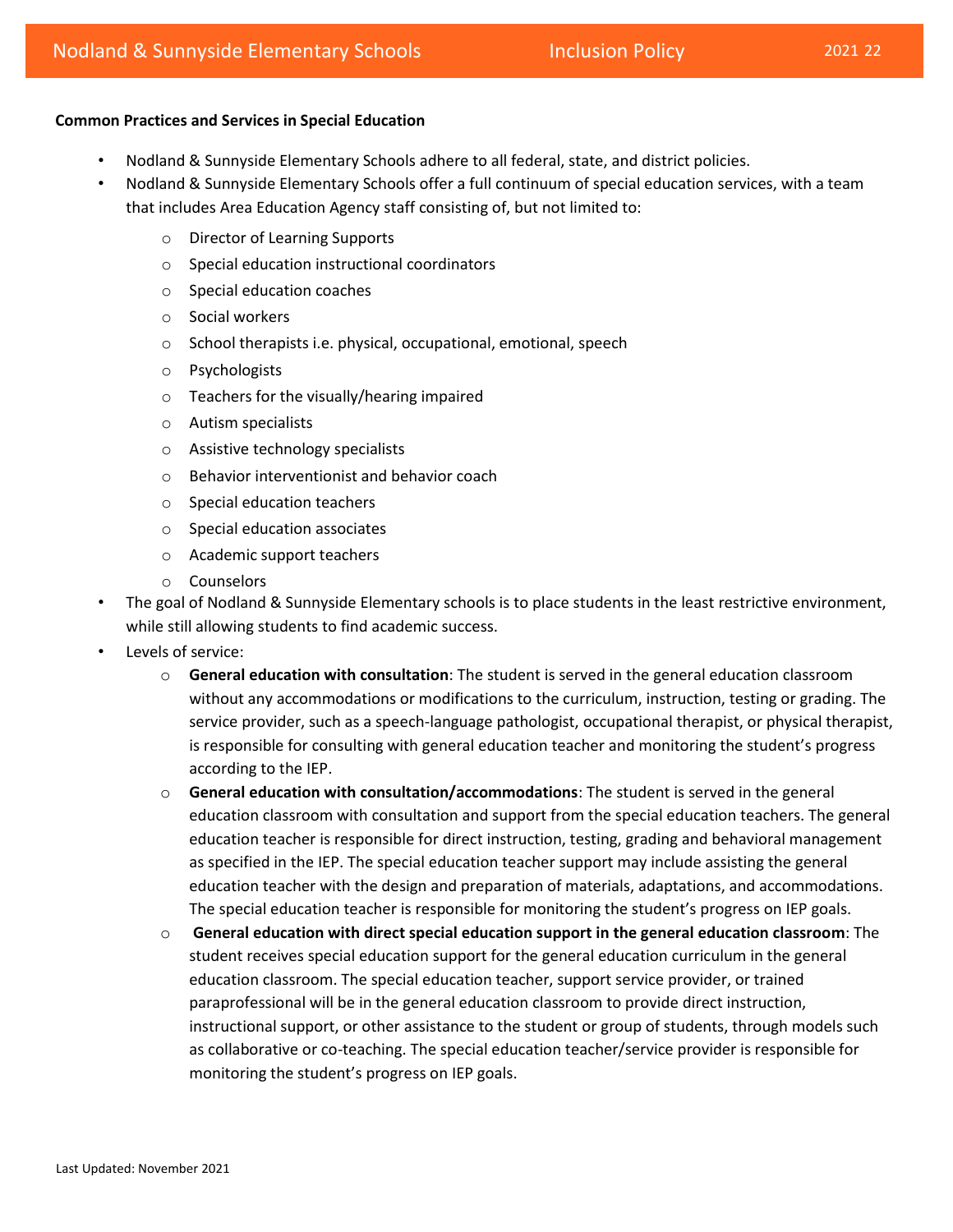- education curriculum outside the general education classroom. When the services cannot be o **General education with direct special education support outside the general education classroom**. The student receives specially designed instruction and support for the general appropriately provided in the general education setting, the student may receive selected services or all services he/she needs in a separate education setting (including, but not limited to special classes, special schools, home instruction, and instruction in hospitals and residential facilities/institutions, 4+ programming). The special education teacher/service provider is responsible for monitoring the student' progress on IEP goals. Depending on the level of student need, this service may not be available in every building, but is available in the district.
- Regardless of the level of service, students with special educational needs receive PYP at their ability level. The program is designed to support students as they complete units of inquiry in the PYP. Every effort is made to fully integrate PYP into the special education program.
- Parents of special education students are provided progress monitoring notification four times a year. IEP meetings are held annually and as needed.
- Special education teachers are responsible to write, review, and update the IEPs.
- Special education students are continuously monitored to ensure proper placement.
- Staff may refer students to the Student Assistance Team (SAT) to ensure students' needs are being met.
- Special education teachers meet regularly with general-education teachers to plan and prepare for students' progress and participation in the general-education classroom. Special education teachers provide each student's IEP to teachers and assist in making accommodations and/or modifications.
- Special education teachers modify culminating tasks according to students' IEPs; special education students use the same IB criterion rubrics as general education students.

# **Common Practices and Services for 504s**

- Nodland & Sunnyside Elementary School's 504 teams are comprised of an administrator, the school counselor, and other school faculty members, as needed.
- Students with 504 plans are supported through differentiated instruction, and accommodations including, but not limited to, extended time on testing, materials read aloud and built-in break times to relieve test anxiety. Supports may also meet temporary physical needs of students such as extended passing time, assistance with carrying books, and/or moving classrooms.
- The 504 in-building committee reviews each 504 annually.
- Administration and team leaders notify 504 parents as to yearly plan reviews.
- All teachers of 504 students receive a copy of the 504 plan.

# **Common Practices and Services for SAT TEAM (Tier 2 & 3)**

- Nodland & Sunnyside Elementary School's Student Assistance Team (SAT) is comprised of administrators, the school counselor, school psychologist, social worker, special education consultant, classroom teachers, and special education teachers.
- This team works to develop interventions and individual student plans, refers students to community agencies as necessary, and works to effectively implement special education supports when appropriate.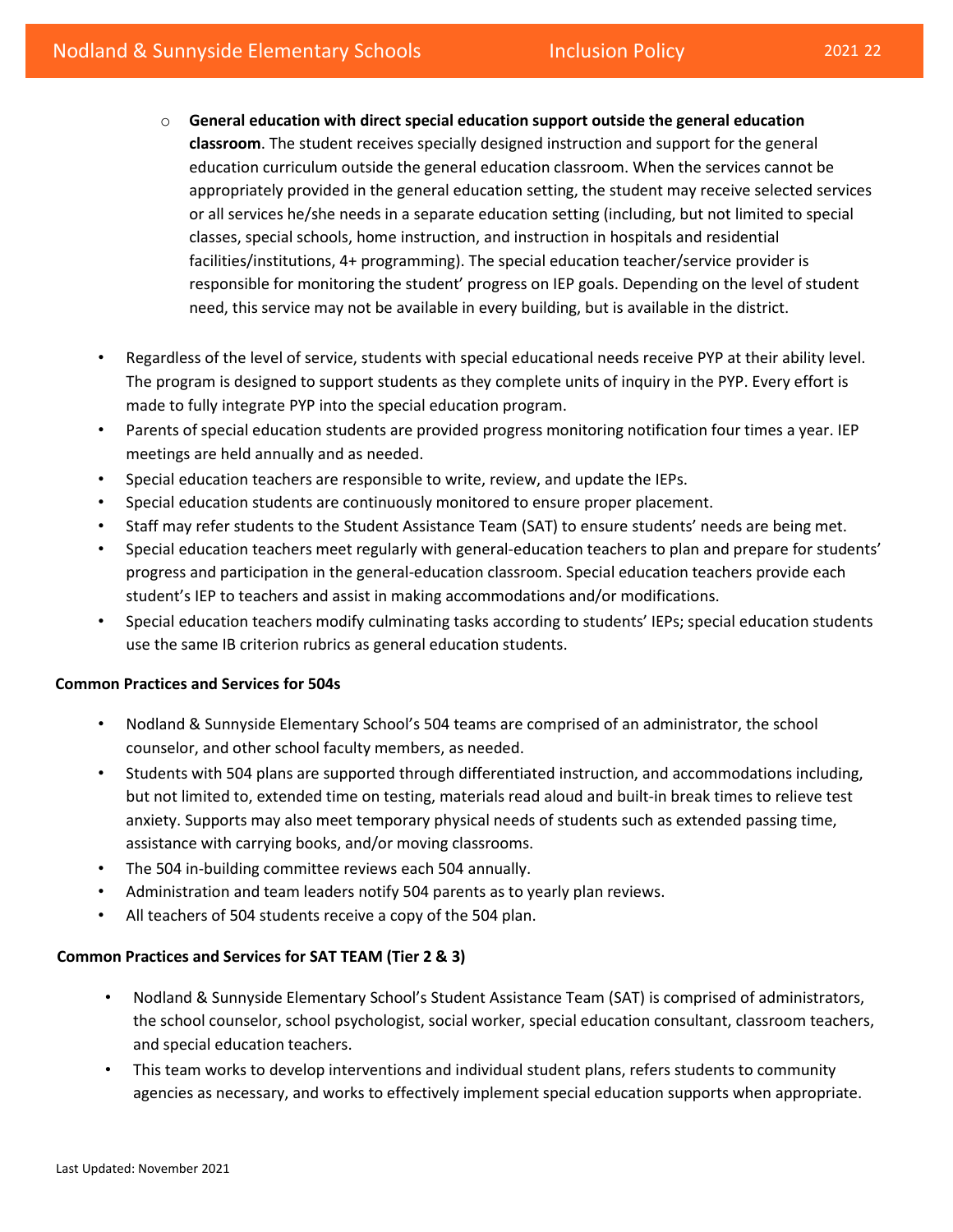- The SAT Team meetings are held weekly to monitor student progress and concerns.
- Academic, behavioral, social/emotional data are all analyzed to determine students to be served by the team.
- The SAT team looks at classroom interventions, attendance concerns, recommendations to child guidance therapists, and reevaluation of 504s or IEPs.

## **Common Practices and Services in Talented and Gifted Education**

- Nodland & Sunnyside Elementary School's staff members (classroom teachers, administrators, gifted education consultants, etc.) use differentiated strategies and instructional models to provide opportunities to extend learning.
- Gifted services are integrated into the regular curriculum by the classroom teacher whenever possible. Small group opportunities are also offered to students throughout the year beyond regular curriculum.
- The Sioux City School District Talented and Gifted Department screens students each year in the spring for possible identification and subsequent talented and gifted programming and services.
- The Talented and Gifted (TAG) program is led at the building level by the TAG enrichment specialist.

## **Common Practices and Services in ELL Education**

- The ELL program at Nodland & Sunnyside provides English instruction for students whose mother tongue is not English.
- Students are served in large and small group environments. Primary instruction occurs in general education classrooms with teacher collaboration, however, pull-out groups occur as needed.
- • To transition out of the program, students must meet proficiency on the most recent ELPA. Parents are notified when students have met the exit criteria.

## **Working Document**

The following process will be followed to ensure Nodland & Sunnyside Elementary's inclusion policy remains a working document:

- Every year, through collaborative reflective practices, the Building Leadership Team (BLT) will review the inclusion policy, as well as all documents referred to in policy, to ensure accuracy and sustainability.
- Policy will be updated by the IB Coordinator, based upon the feedback of the BLT Team.
- • Each member of the BLT Team will be responsible for relaying the policy changes to their own grade level or subject level team members.
- Grade level and subject level teams will work together throughout the school year to ensure policy is implemented with fidelity.